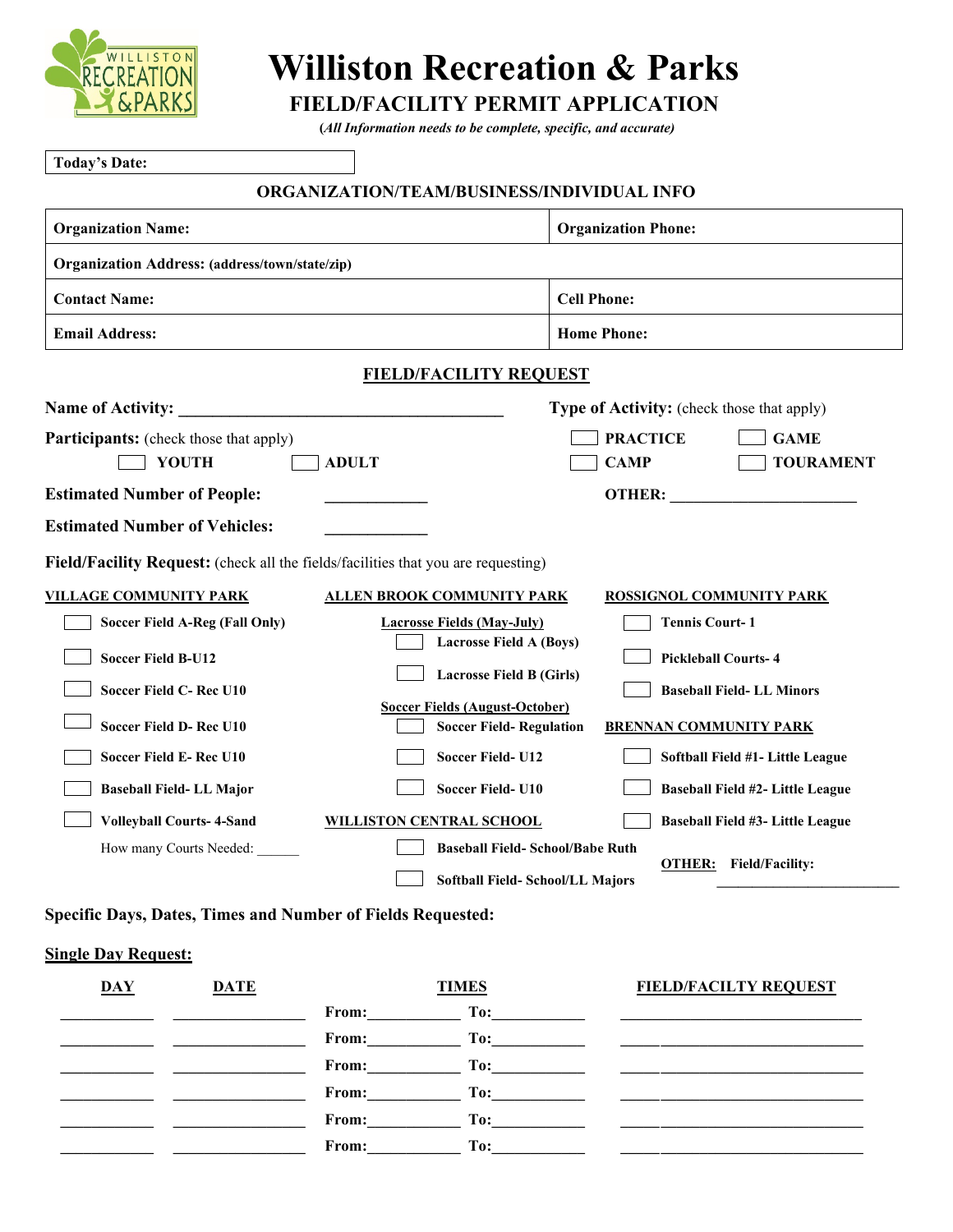#### **Multi-Day Request**

| <b>DAY</b>       |                                                                                                                                                                                                                                | <b>DATES</b>                                         |                       | <b>TIMES</b>                                                                                                                                                                                                                   | <b># OF FIELDS</b>                                                                                                   |
|------------------|--------------------------------------------------------------------------------------------------------------------------------------------------------------------------------------------------------------------------------|------------------------------------------------------|-----------------------|--------------------------------------------------------------------------------------------------------------------------------------------------------------------------------------------------------------------------------|----------------------------------------------------------------------------------------------------------------------|
| <b>Mondays</b>   | From:                                                                                                                                                                                                                          | $\Gamma$ 0: $\begin{array}{ccc}\n\Gamma \end{array}$ | From: $\qquad \qquad$ |                                                                                                                                                                                                                                |                                                                                                                      |
| <b>Tuesdays</b>  | From: The contract of the state of the state of the state of the state of the state of the state of the state of the state of the state of the state of the state of the state of the state of the state of the state of the s |                                                      | From: $\qquad \qquad$ | $\Gamma$ 0: $\qquad \qquad \qquad$                                                                                                                                                                                             |                                                                                                                      |
|                  | Wednesdays From: To:                                                                                                                                                                                                           |                                                      | From: $\qquad \qquad$ |                                                                                                                                                                                                                                |                                                                                                                      |
| <b>Thursdays</b> | From: To:                                                                                                                                                                                                                      |                                                      | From:                 |                                                                                                                                                                                                                                |                                                                                                                      |
| <b>Fridays</b>   | From:                                                                                                                                                                                                                          | $\Gamma$ o: $\qquad \qquad$                          | From: $\qquad \qquad$ |                                                                                                                                                                                                                                |                                                                                                                      |
| <b>Saturdays</b> | From: To:                                                                                                                                                                                                                      |                                                      | From:                 | To: the contract of the contract of the contract of the contract of the contract of the contract of the contract of the contract of the contract of the contract of the contract of the contract of the contract of the contra |                                                                                                                      |
| <b>Sundays</b>   | From: To:                                                                                                                                                                                                                      |                                                      | From:                 | To:                                                                                                                                                                                                                            | <u> 1980 - Jan Barbara Barbara, masa kacamatan ing Pangangan Barbara Barbara Barbara Barbara Barbara Barbara Bar</u> |

## **Other**

 If the above does not work for submitting your request please list the days, dates, times, field/facility request and number of below or attach a separate sheet with your schedule of needs. This space can also be used to explain your request.

**Additional Requests or Comments:**

**Signatures are required on the next (third page) of this document- Field/Facility Use Release & Waiver**

*Application must be submitted a minimum of Two Weeks prior to scheduled event. Return completed form to Williston Recreation & Parks, 7900 Williston Road, Williston, VT 05495*